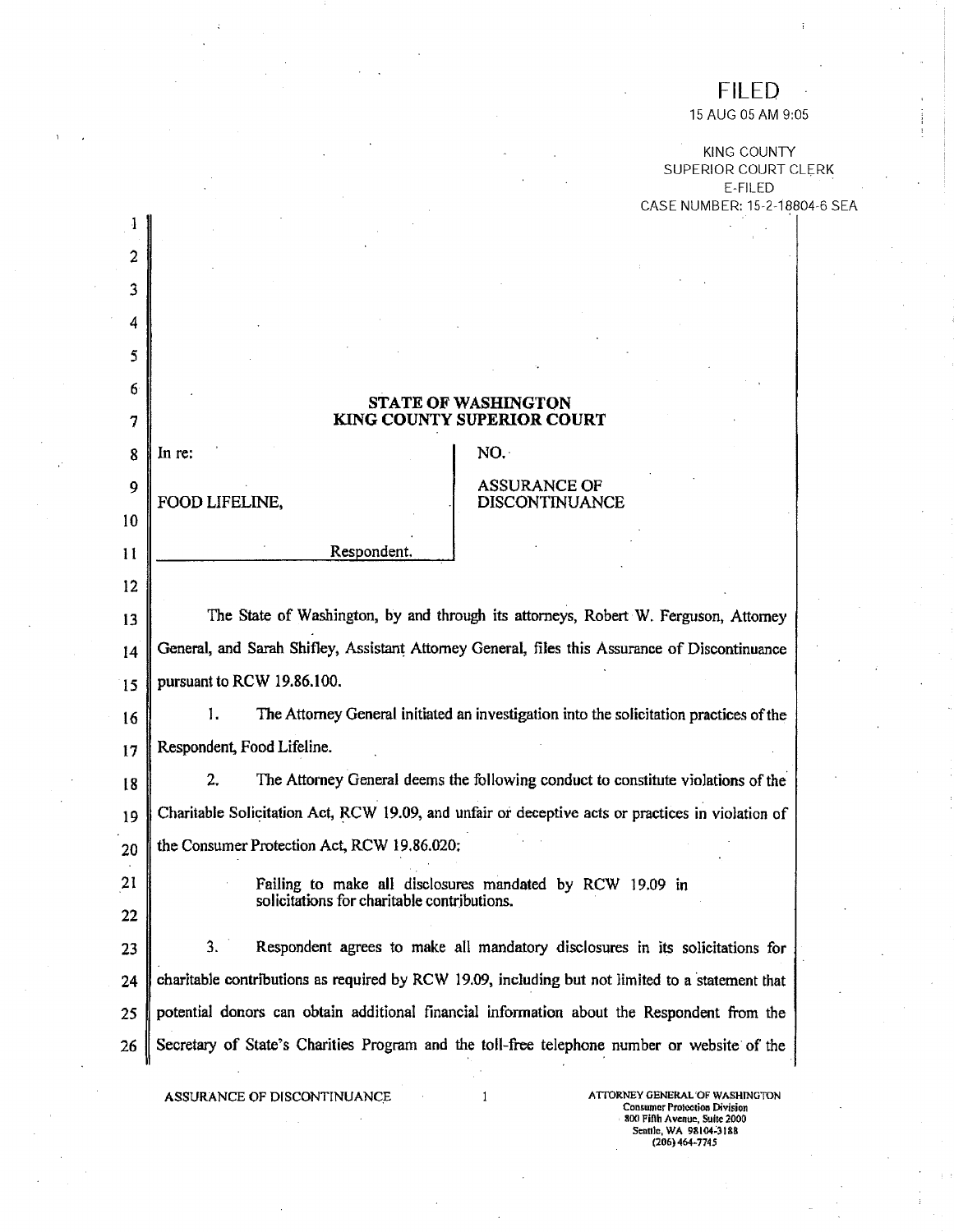Secretary of State's Charities Program where potential donors may obtain additional financial  $\mathbf{I}$ information. Solicitations for charitable contributions may include, but are not limited to: posters,  $2^{\circ}$ flyers, mailings, websites, audio or video broadcasts, and telephone calls. 3

Ä., Respondent shall send the signed Assurance of Discontinuance to the Office of 4 the Attorney General, Attention; Leslie Rothbaum, Consumer Protection Division, 800 Fifth  $\overline{5}$ Avenue, Suite 2000, Seattle, Washington, 98104. 6

 $5.$ This Assurance of Discontinuance shall not be considered an admission of  $\overline{\overline{I}}$ violation of the Consumer Protection Act or the Charitable Solicitations Act for any purposes, but 8 failure to comply with this Assurance of Discontinuance shall be prima facte evidence of 9 violations of RCW 19.86.020, thereby placing upon the violator, Food Lifeline, and its officers, 10 directors, and principals, the burden of defending against imposition by the Court of injunctions.  $11$ restitution, and civil penalties of up to \$2,000.00 per violation and costs, including reasonable  $12$ attorney's fees, incurred by the Attorney General in pursuing such action. 13

6. Under no circumstances shall this Assurance of Discontinuance or the name of the  $14$ State of Washington, the Office of the Attorney General, the Washington Secretary of State, or 15 any of its employees or representatives be used by the Respondent or by its officers, employees, 16 representatives, or agents in conjunction with any business activity of the Respondent. 17

7. 18 Nothing in this Assurance of Discontinuance shall be construed so as to limit or bar any other person or entity from pursuing any legal remedies against the Respondent. 19

20 21

26

ROBERT W. FERGUSON Attorney General

22  $23$ SARAH SHIFLEY, WSBA #39394  $24$ **Assistant Attorney General** Attorneys for State of Washington 25

Food Lifeline.

by its Authorized Representative Date: *hily* 30, 2015

ASSURANCE OF DISCONTINUANCE

 $\overline{2}$ 

ATTORNEY GENERAL OF WASHINGTON **Consumer Protection Division** 800 Fifth Avenue, Suite 2000<br>Seattle, WA 98104-3188  $(206)$  464-7745